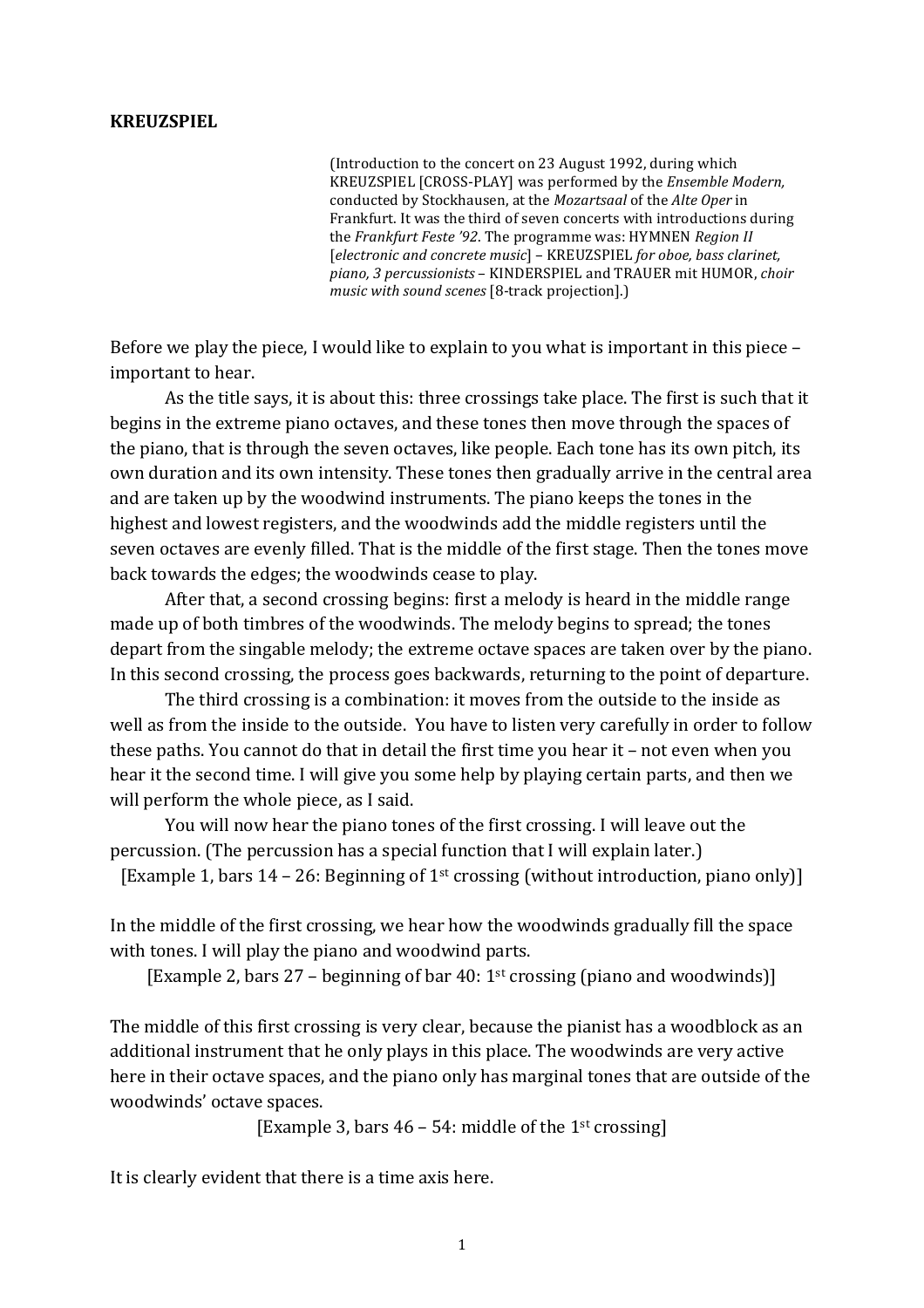Now we will hear the conclusion of the first crossing. Here again the piano plays alone. Compare it with the beginning.

[Example 4, bars  $81 - 92$ : end of the 1<sup>st</sup> crossing (piano)]

Now we will play the entire first crossing.

You will now hear the beginning as well, which is an introduction and begins with chords in the piano. These chords comprise the tones that later separate and take their path through the octave spaces, cross each other in that the highest tone moves to the lowest octave space, the second-highest to the second-lowest, the third-highest to the third-lowest. This way, the tones enter the octave spaces of the woodwinds. Each tone moves the same way through the octave spaces.

You will now hear that the percussion has a particular function – namely to give the first crossing a pulse. The instruments are the two tumbadoras and two tom-toms. They add an atmosphere to the abstract cross-play; an atmosphere that creates a special mood and is very characteristic because of the timbres used. Rhythmically, the percussion is a counterpoint – a counterpart to the tones that pass through the octaves.

[Example 5, bars  $1 - 91$ : complete  $1<sup>st</sup>$  crossing (all instruments)]

The second crossing follows. I said at the beginning: After the second crossing begins with the woodwinds, you can follow how the tones of the melody gradually wander from the woodwinds to the piano. Listen to the beginning of the melody in both woodwind instruments.

[Example 6, bars 99 – beginning of bar 105: beginning of the  $2<sup>nd</sup>$  crossing (woodwinds)]

Now I will show you how just a little bit later, the piano has already taken over several tones from the woodwinds in the outer octaves.

[Example 7, bar 113 – beginning of bar 122:  $2<sup>nd</sup>$  crossing (piano)]

The best would be for us to play the same section a second time – now including the woodwinds that have kept a few tones. It is important in the second crossing that the woodwinds sometimes stop spreading out the tones in their octave register and stay in the same place while the piano takes over the tones.

We will now play the same sections you just heard, now together with the woodwinds.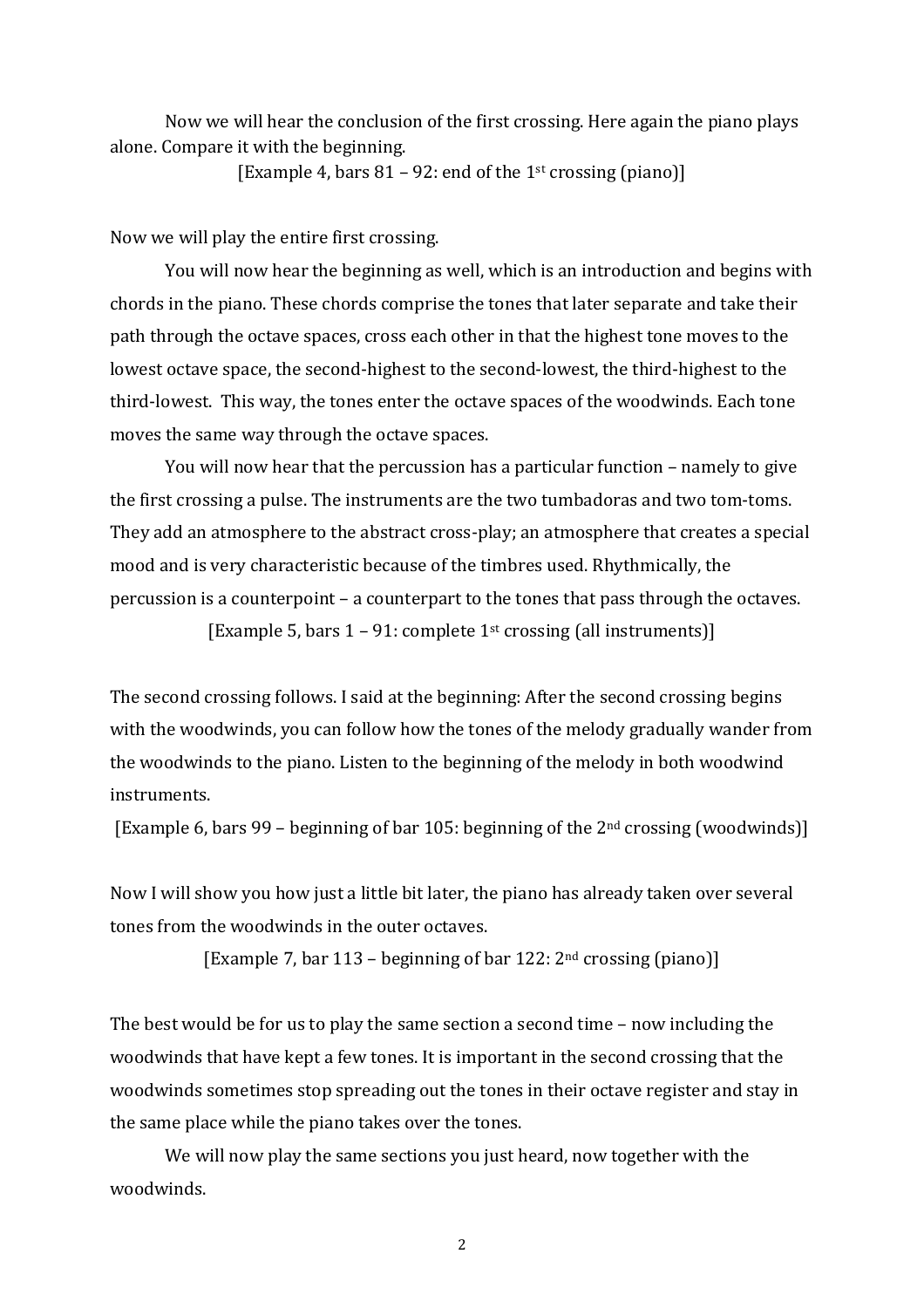[Example 8, bar 113 – beginning of bar 122:  $2<sup>nd</sup>$  crossing (piano, woodwinds)]

At the end of the second crossing the woodwinds have once again arrived at the melody that was already heard at the beginning. During the crossing, they had given up some of their tones to the extreme octaves of the piano part. At the end of the second crossing, the tones are returned to the woodwinds. We hear now how we arrive at the end of the second crossing.

> [Example 9, pick-up to bars  $138-140$ : end of the  $2<sup>nd</sup>$  crossing, return of the woodwinds to the narrow range]

Now we will play the entire second crossing. We will begin with the transition from the first to the second crossing. When the woodwinds enter, you will clearly recognise the beginning of the second crossing.

The second crossing has its own atmosphere because of the way I mixed cymbal noises with the tones to give this crossing an echo-like atmosphere. It has a completely different mood than the first crossing, although structurally it is a related process.

[Example 10, bars  $92 - 140$ : complete  $2<sup>nd</sup>$  crossing (all instruments)]

The third crossing begins with tones in the extreme registers.

[Example 11, bars  $146 - 153$ : beginning of the 3<sup>rd</sup> crossing (piano, only extreme registers)]

At the moment where we just stopped, the piano part also begins to move from the centre to the edges – as a second part, while the other part continues to move.

## [Example 12, bars  $153 - 155$ : 3<sup>rd</sup> crossing

(beginning at the entrance of tones in the middle range in the piano part)]

This moment is clearly recognisable, even when you hear it in the context of the whole piece.

After a while, the woodwinds come into play. They take over the tones that have moved from the extreme ranges of the piano into the middle. I will show you part of the third crossing, in which the woodwinds take over their tones from the piano.

> [Example 13, bars  $163 - 177$ : 3rd crossing (transfer of tones from the piano to the woodwinds)]